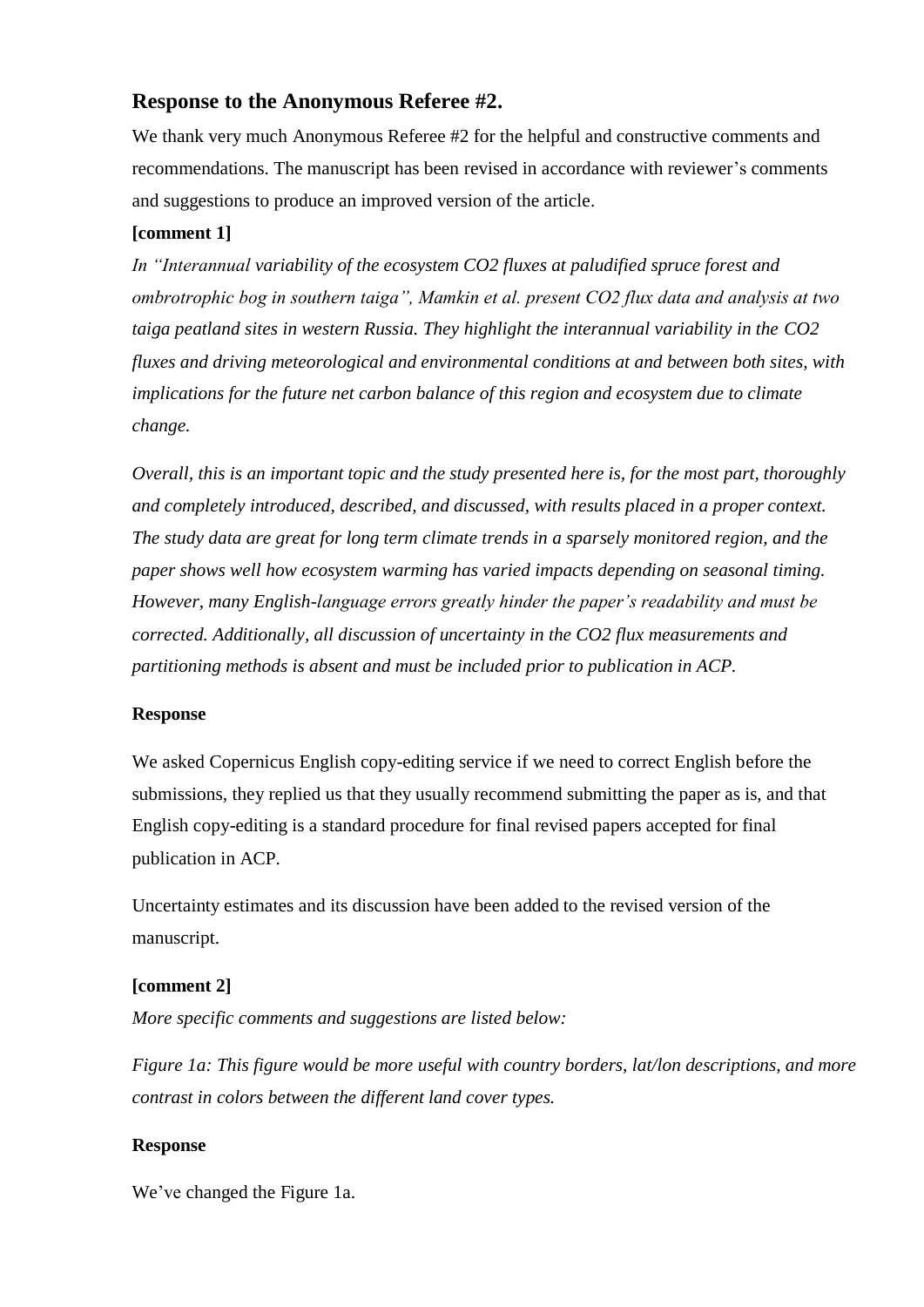## **[comment 3]**

*Line 100: I wondered why air temperature was not used from MS site when introduced here. It is later mentioned to be not available, perhaps move this mention earlier.*

#### **Response**

We've added this information to (P. 5-6, L. 106-109): "Long-term mean annual precipitation (1991-2020) measured at meteorological station "Lesnoy Zapovednik" (56.50° N, 32.83° E, 240 m a.s.l.) – the nearest meteorological station to the study area was 778 mm (continuous air temperature data from "Lesnoy Zapovednik" meteostation for 1991-2020 period is not available)".

#### **[comment 4]**

*Line 108: Add additional context for CMI range of values, for those not familiar.*

#### **Response**

We've added information about CMI index to  $(P. 6, L.115-118)$ : "The climate moisture index (CMI) calculated as the ratio of annual precipitation to annual potential evapotranspiration and ranged between -1 and 1 (Wilmott and Feddema, 1992) is 0.3 - 0.4 (Mamkin et al., 2019; Novenko et al., 2015)."

## **[comment 5]**

*Line 110: At which site or sites is this regional trend detected?*

#### **Response**

We've corrected the sentence (P. 6, L.118-120): "In the recent 30 years a positive trend of air temperature (+0.73 °C per10 years) and precipitation (+3.6 mm∙month-1 per 10 years) was detected at the meteorological stations "Toropets" and "Lesnoy Zapovednik" respectively".

## **[comment 6]**

*Figure 1b: Not cited in text.*

#### **Response**

We've added the citation to  $(P. 4, L.99-100)$ : "The sites are located 7.5 km apart (Fig. 1b) and characterized by very similar weather conditions."

## **[comment 7]**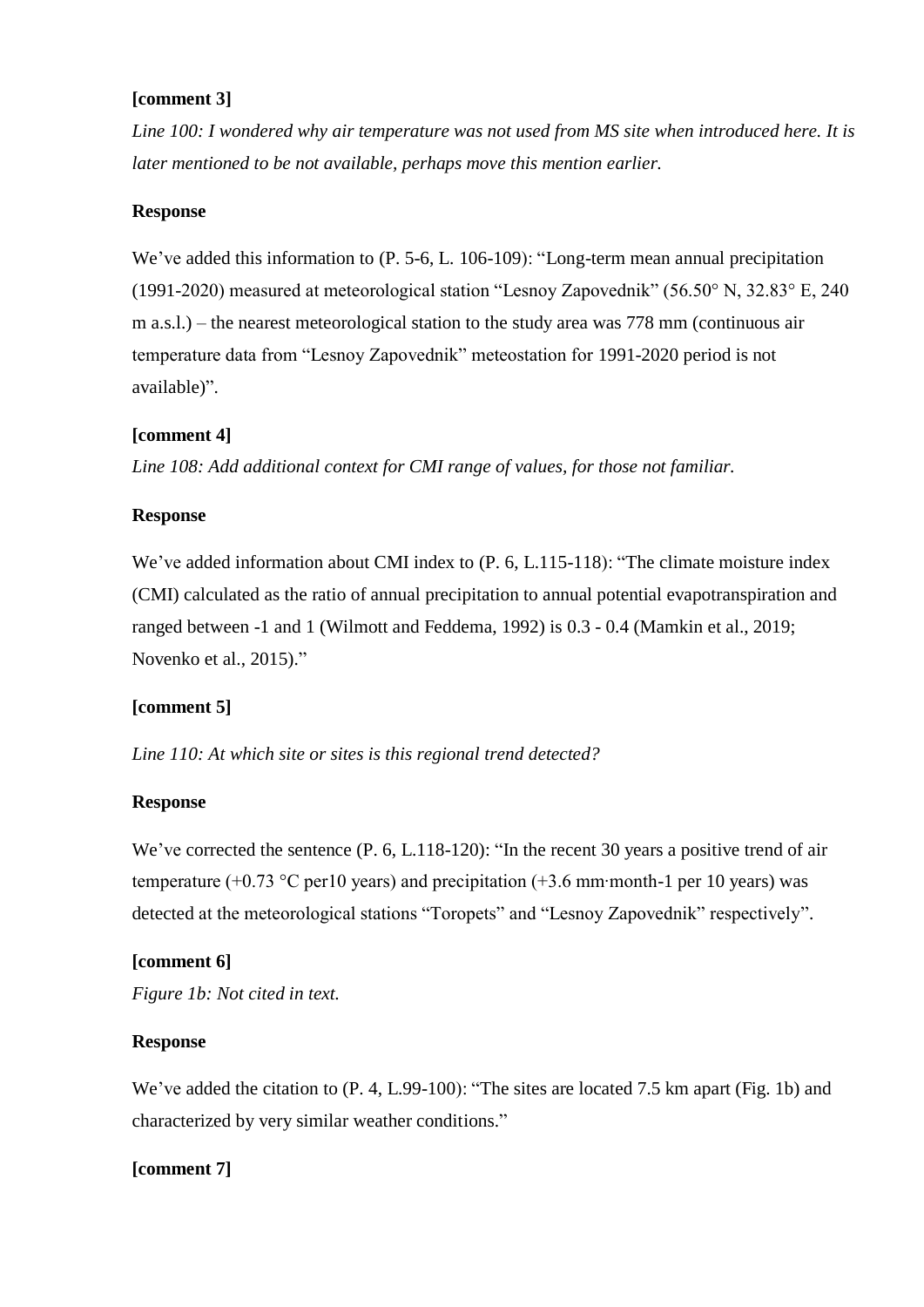*Line 165: This paragraph continues description of OB site, but the paragraph break without further mention of OB makes this unclear.*

## **Response**

We've added the site name to the first sentence of the paragraph  $(P. 8, L. 174)$ : "Additionally, global radiation at OB site was measured with 4-component radiometer NR01 (Hukseflux Thermal Sensors, The Netherlands) at 2.5 m height."

# **[comment 8]**

*Line 176: Should this be "2015-2020"?*

## **Response**

We've corrected the sentence (P. 8,L.185-186): This study is based on eddy covariance and meteorological data obtained at PF and OB sites in 2015-2020.

## **[comment 9]**

*Line 179: What about the "2" quality flag makes that flux worthy of being removed?*

## **Response**

We edited the sentence (P. 8, L.189-190): "All fluxes with quality flag 2 was removed from the analysis following the recommendations on the data quality assessment (Mauder et., 2013)."

# **[comment 10]**

*Lines 176-184: As mentioned above, this section must be expanded to include description of error and uncertainty associated with eddy flux measurement, calculation, and partitioning of GPP and TER from observed NEE. Perhaps a comparison of the derived TER and GPP from isolated NEE alone (section 2.4) with the automated partitioning would be useful. Further discussion later on should reference how the results could differ based on the potential errors and uncertainty.*

## **Response**

We've added the information about uncertainty estimation to (P. 9, L.196-201): "Uncertainty of NEE, TER and GPP associated with the random error in the measured fluxes, u\*-threshold estimation, gap-filling and flux partitioning procedures was calculated using REddyProc package (Wutzler et al., 2018) as standard deviation (SD) of the flux values. The aggregated random uncertainty of the seasonal and annual sums of the CO2 fluxes was obtained considering the autocorrelation between the residuals using empirical autocorrelation function (Zięba & Ramza,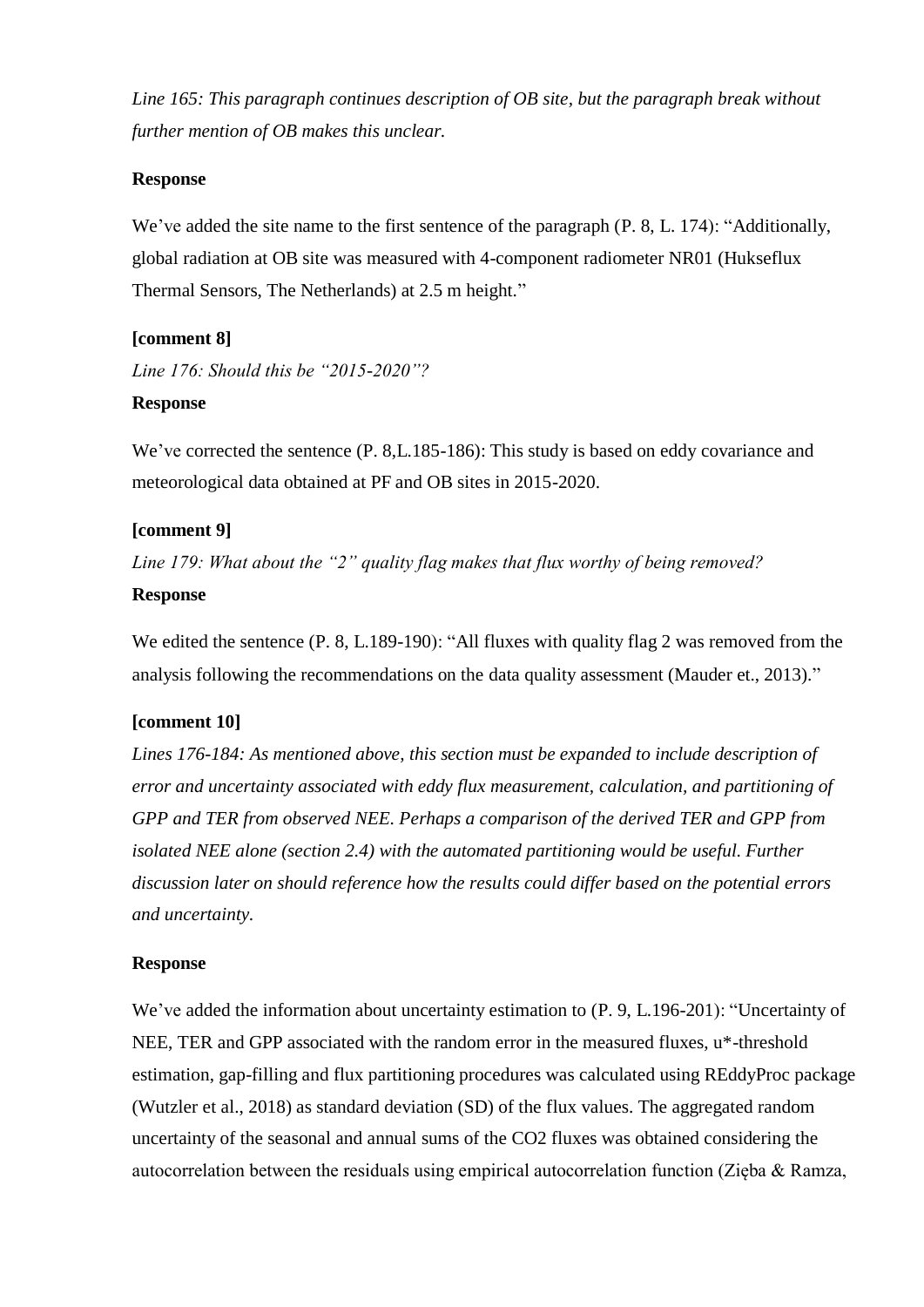2011)." Also, a section considering the flux uncertainties have been added to the discussion (P. 29, L.537-548).

# **[comment 11]**

*Figures 2 and 3: It may be more effective to convey interannual variability in meteorology and CO2 flux as anomalies from a mean set of values, rather than a timeseries. This is especially true when referring to differences on a monthly scale, such as early snow-off in a particular year.*

## **Response**

We absolutely agree that the chart with anomalies would be more useful than a timeseries graph in this context. However, we've decided to use a timeseries because of several long gaps in the data obtained at OB site that makes difficult to calculate flux and meteorology anomalies comparable with the anomalies derived for PF site. At least, timeseries can show to readers the general differences in seasonal dynamics of the  $CO<sub>2</sub>$  fluxes between two peatlands in spite of long gaps.

# **[comment 12]**

*Line 269 and elsewhere: Considering add in mention of processes when referring to numbers such as NEE. Rather that or in addition to saying "NEE decreases", one could say "net CO2 uptake increases".*

## **Response**

We've corrected the sentence at (P. 14, L.283-284) and the similar sentences throughout the manuscript: "During the 6 years of measurements  $CO<sub>2</sub>$  uptake at PF site tended to increase."

## **[comment 13]**

*Line 370: Why does GPP determine the parameters between the sites? Because of relative constant Rg?*

## **Response**

The difference of the parameters between the sites was mostly determined by GPP due to the almost equal Rg (difference of the daily sums between the sites was on average  $\pm 3\%$ ).

# **[comment 14]**

*Lines 373-379: Was there similar (any?) interannual variability in the TER parameters as for GPP shown here?*

## **Response**